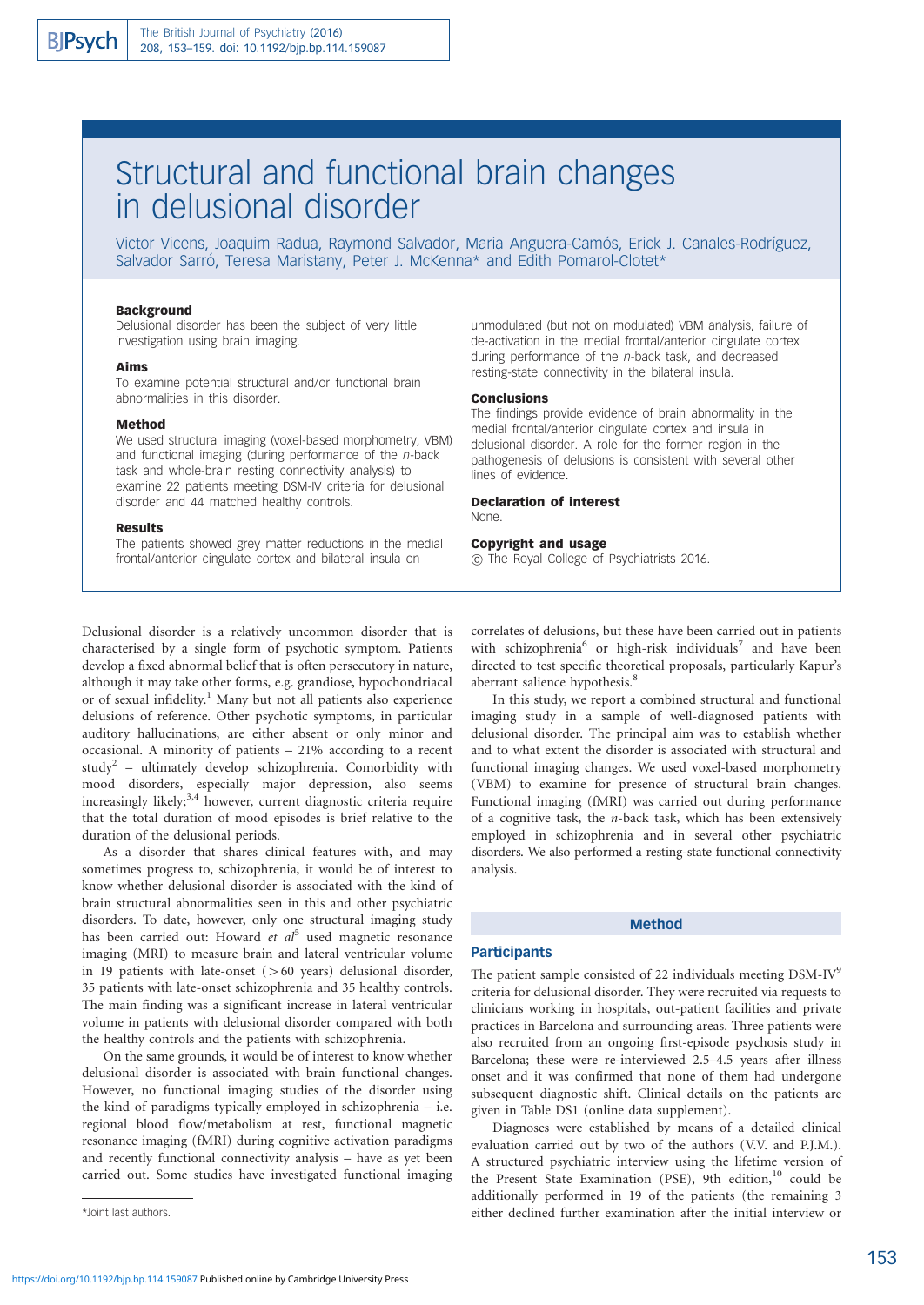became unavailable). We also reviewed the patients' case records and spoke to clinicians who had been involved in their care. Patients were excluded if they were younger than 18 or older than 65, had past or present neurological disease/brain trauma, or had a history of alcohol/substance misuse prior to the onset of the delusional symptoms. In accordance with DSM-IV we included patients who had experienced depressive symptoms, as long as periods of these were short in comparison to the duration of the delusions (duration of depression is not operationally defined in DSM-IV, but all patients with more than minor depressive symptoms in our sample had experienced one or more periods of depression lasting weeks to months against a background of delusions that had been continually present for between 4 and 26 years; see Table DS1). We additionally required that patients did not meet criteria for major depression at the time of the study. Patients who had a history of mania were excluded.

Two of the patients were related to each other, but a diagnosis of shared psychotic disorder was excluded as the delusions had been present in both of them intermittently for several years, including while they lived separately, and the beliefs persisted when they were admitted to different hospitals.

The patients were all right-handed. Twenty were receiving treatment with antipsychotic drugs at the time of evaluation and scanning (atypical:  $n = 16$ , typical:  $n = 4$ ), although adherence was doubtful in some. Six patients were also taking antidepressants. Two patients had never received treatment. All the patients were actively delusional at the time of evaluation.

The controls consisted of healthy adults individually matched 2:1 to the patients by age, gender and estimated premorbid IQ. They were recruited from non-medical staff working in the hospital, their relatives and acquaintances, plus independent sources in the community. They were questioned following a structured format and were excluded if they reported a history of mental illness, history of major mental illness in a first-degree relative and/or treatment with psychotropic medication apart from non-habitual use of anxiolytics/hypnotics. They were all right-handed.

Premorbid IQ was estimated using an IQ-validated version of the Word Accentuation Test (Test de Acentuación de Palabras,  $TAP$ ;<sup>11</sup> this requires pronunciation of low-frequency Spanish words whose accents have been removed. The patients were also required to have a current IQ in the normal range (i.e.  $>$  70), as measured using four subtests of the Wechsler Adult Intelligence Scale III (WAIS-III)<sup>12</sup> (vocabulary, similarities, block design and matrix reasoning).

Written informed consent was obtained from all participants. The study was approved by the local research ethics committee.

# Data acquisition

All participants were scanned in the same 1.5-T GE Signa scanner (General Electric Medical Systems, Milwaukee, Wisconsin, USA) at Sant Joan de Déu Hospital in Barcelona, Spain. During the scan the following sequences were obtained: (a) structural  $T_1$  MRI; (b) fMRI during performance of the *n*-back task; and  $(c)$  resting-state fMRI.

#### Structural imaging

High-resolution structural  $T_1$  MRI data were obtained with the following parameters: number of axial slices 180; slice thickness 1 mm, slice gap 0 mm, matrix size  $512 \times 512$ ; voxel resolution  $0.5 \times 0.5 \times 1$  mm<sup>3</sup>; echo time (TE) 4 ms, repetition time (TR)  $2000 \text{ ms}$ , flip angle  $15^\circ$ . Raw intracranial and global grey matter volumes were estimated with FMRIB Software Library (FSL)

SIENAX,<sup>13</sup> which removes the non-brain matter and segments into grey matter and other tissues. VBM analyses were also conducted with FSL, with the exception of the normalisation step (see below) which was conducted with the 'advanced normalisation tools'  $(ANTS)^{14}$  due to their increased accuracy.<sup>15</sup> VBM pre-processing included the following steps: (a) removal of non-brain matter; (b) segmentation into grey matter and other tissues; (c) affine registration of the native-space grey matter images to a Montreal Neurological Institute (MNI) template (voxel size:  $1.5 \times 1.5 \times 1.5$  mm<sup>3</sup>); (d) creation of a template by averaging the affine-registered grey matter images; (e) non-linear registration of the native-space grey matter images to the template with the high-resolution symmetric normalisation (SyN) algorithm included in ANTS; (f) creation of another template; (g) three extra iterations of the steps (e) and (f); (h) non-linear registration of the native-space grey matter images to the last template; (i) modulation (based on the non-linear normalisation but not on the previous affine registration), and (j)  $\sigma = 3$  mm (equivalent to full width at half maximum (FWHM) 8 mm) Gaussian-smoothing (i.e. the kernel size recommended in VBM for its increased sensitivity<sup>16</sup>).

Differences between patients and controls were tested with threshold-free cluster enhancement (TFCE) statistics,<sup>17</sup> thresholding the results at  $P<0.01$  family-wise error (FWE)-corrected for multiple comparisons, and findings were broken up using the seed-based d mapping 'imgcalc' tool (www.sdmproject.com/sdmtools/  $imgcalc/$ ).<sup>18</sup> TFCE replaces the *t*-value of each voxel by a value that also includes the amount of cluster-like local spatial support, thus making the statistical procedure a compromise between voxel- and cluster-based statistics. We compared images using both unmodulated and modulated VBM, since the former has been argued to have greater statistical power for detecting changes at the so-called mesoscopic level, i.e. between macroscopic and microscopic.<sup>16</sup>

#### Cognitive task fMRI

Participants performed a sequential-letter version of the  $n$ -back task<sup>19</sup> in the scanner. Two levels of memory load (1-back and 2-back) were presented in a blocked design manner. The task included eight 48 s blocks (four 1-back and four 2-back blocks presented in an interleaved way), plus eight 16 s baseline stimuli presented between the blocks, thus having a total length of 8.5 min  $(8 \times 48 s + 8 \times 16 s = 512 s)$ . During the blocks, a single letter was projected in a screen (viewable by the participant through a mirror inside the scanner) every 2 s (1 s on, 1 s off), making a total of 24 letters per block. Five of these 24 letters were repetitions located at random; the participants had to respond to these by pressing a button. Characters were shown in green in 1-back blocks and in red in the 2-back blocks. The baseline

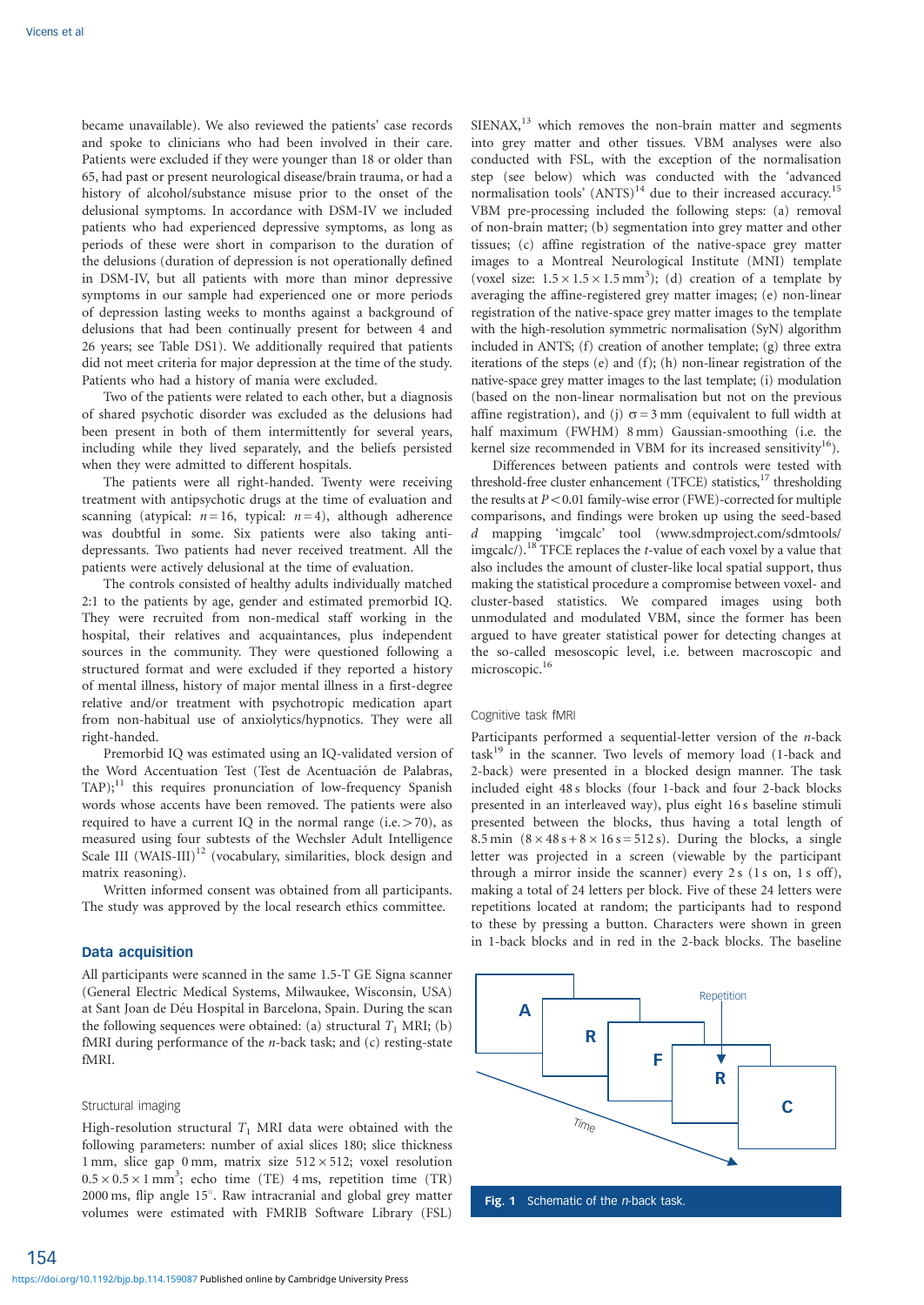stimulus was an asterisk flashing presented with the same frequency as the letters. The task is indicated schematically in Fig. 1.

All participants first went through a training session outside the scanner. Participants' performance was measured using the signal detection theory index of sensitivity,  $d'$ ,<sup>20</sup> which separately analyses true and false positives. Participants with negative d' values in either of or both of the 1-back and 2-back versions of the task, which suggests that they were not performing it, were excluded from this analysis.

During the task, a gradient-echo echo-planar (EPI) sequence depicting the blood oxygenation level-dependent (BOLD) contrast was acquired with the following parameters: number of volumes 266 (although the first 10 were discarded to avoid  $T_1$ saturation effects), number of axial slices 16, slice thickness 7 mm, slice gap 0.7 mm, matrix size  $64 \times 64$ , voxel resolution  $3.1 \times 3.1 \times 7.7$  mm<sup>3</sup>, TE 20 ms, TR 2000 ms, flip angle 70°.

Pre-processing with FSL-FEAT included: (a) motion correction; (b) removal of non-brain matter; (c)  $\sigma = 2$  mm (equivalent to FWHM 5 mm) Gaussian-smoothing (i.e. the default kernel size in FSL-FEAT); (d) grand-mean intensity normalisation of the entire 4D; (e) high-pass temporal filtering; (f) time-series statistical analysis with local autocorrelation correction; and (g) registration to a  $2 \times 2 \times 2$  mm<sup>3</sup> MNI template. To minimise unwanted movement-related effects, scans with an estimated maximum absolute movement  $>$  3.0 mm or an average absolute movement  $> 0.3$  mm were excluded from this analysis. The effects of stimulus-correlated motion were controlled by including the motion parameters in the model.

Differences in fMRI activation maps between patients and controls were analysed with FSL-FLAME stage 1 with default height threshold  $(z>2.3)$ .<sup>21</sup> Again, the statistical maps were cluster-thresholded to  $P < 0.01$  FWE-corrected for multiple comparisons and findings were broken down using SDM 'imgcalc' tool.

# Resting-state connectivity

A resting-state fMRI sequence lasting 8 min 50 s was acquired with the same parameters used for the cognitive task. The computer screen was switched off and the individuals were instructed to lie quietly in the scanner with their eyes open to minimise the risk of falling asleep during the acquisition.

Prior to performing the connectivity analysis, several preprocessing steps were carried out, mainly using functions of the FSL package: (a) removal of non-brain matter; (b) motion correction; (c) regression by independent components with clear edge effects extracted by individual independent component analysis (melodic function) to minimise residual movement effects; (d) registration to a  $2 \times 2 \times 2$  mm<sup>3</sup> MNI template; (e)  $\sigma = 3$  mm Gaussian-smoothing (i.e. the kernel size used in previous analyses); and (f) regression by time-series from regions of interest (ROIs) located in cerebrospinal fluid and white matter to regress out global spurious trends. Once again scans with maximum movement of  $>3.0$  mm or mean movement  $>$  0.3 mm were excluded from this analysis.

The analysis of resting-state connectivity was based on an overall measure of connectivity similar to those proposed by Buckner et  $al^{22}$  and Cole et al.<sup>23</sup> Specifically, for each individual we calculated the average correlation between a voxel and each of the remaining voxels in the grey matter, leading to a brain map of average correlations. To reduce the computational burden, images were resampled to a voxel size of  $4 \times 4 \times 4$  mm<sup>3</sup>. Temporal filtering (Butterworth filter) on low frequencies (0.02–0.1 Hz) was applied as well, as most relevant patterns of resting-state connectivity have been previously described in this low-frequency range.

Differences between connectivity maps of patients and controls were tested for using TFCE statistics, $17$  thresholding the results at  $P<0.01$  FWE-corrected for multiple comparisons, and a breakdown of the findings was made using the SDM 'imgcalc' tool again. The average amount of movement was included as a covariate to minimise any possible residual effect of movement not eliminated in the pre-processing steps.

## Results

Demographic and clinical findings for the patients and controls are shown in Table 1. The two groups were well-matched for age, gender and estimated premorbid IQ (clinical information on the patients is in Table DS1).

# Structural imaging

All patients and controls were included in this analysis. The patients had marginally lower mean intracranial and overall grey matter volumes, but the differences did not reach statistical significance (intracranial volume:  $1076590$  v.  $1084373$  mm<sup>3</sup>, reduction 0.7%,  $t = 0.27$ ,  $P = 0.8$ ; grey matter volume: 560 063  $v$ . 568 926 mm<sup>3</sup>, reduction 1.6%,  $t = 0.68$ ,  $P = 0.5$ ).

Analysis of unmodulated images revealed reductions of cortical grey matter in the medial frontal/anterior cingulate cortex and bilateral insula/middle temporal gyrus; there were also reductions in sparsely distributed small clusters (Table 2 and Fig. 2(a)).

| Demographic and clinical characteristics of the samples<br>Table 1                                                                                                    |                                |                                   |                |      |  |  |
|-----------------------------------------------------------------------------------------------------------------------------------------------------------------------|--------------------------------|-----------------------------------|----------------|------|--|--|
|                                                                                                                                                                       | Delusional disorder $(n = 22)$ | Healthy controls $(n = 44)$       |                | P    |  |  |
| Gender, male/female                                                                                                                                                   | 10/12                          | 20/24                             | $\gamma^2 = 0$ | 1.00 |  |  |
| Age, years; mean (s.d.)                                                                                                                                               | 45.1 (11.3)                    | 0.98<br>$t = 0.03$<br>45.2 (12.2) |                |      |  |  |
| Estimated premorbid IQ; mean (s.d.) <sup>a</sup>                                                                                                                      | 96.6 (11.0)                    | 99.6 (10.5)                       | $t = 1.07$     | 0.29 |  |  |
| Age at onset, years; mean (s.d.) <sup>b</sup>                                                                                                                         | 36.7(10.9)                     |                                   |                |      |  |  |
| Duration of illness, years; mean (s.d.) <sup>b</sup>                                                                                                                  | 8.4(6.4)                       |                                   |                |      |  |  |
| Type of belief                                                                                                                                                        |                                |                                   |                |      |  |  |
| Persecutory                                                                                                                                                           | 17                             |                                   |                |      |  |  |
| <b>Frotomanic</b>                                                                                                                                                     |                                |                                   |                |      |  |  |
| Hypochondriacal                                                                                                                                                       |                                |                                   |                |      |  |  |
| Mixed                                                                                                                                                                 | 3                              |                                   |                |      |  |  |
| a. Information not available for one patient.<br>b. Information not available for four patients.<br>Further clinical details on the patients are in online Table DS1. |                                |                                   |                |      |  |  |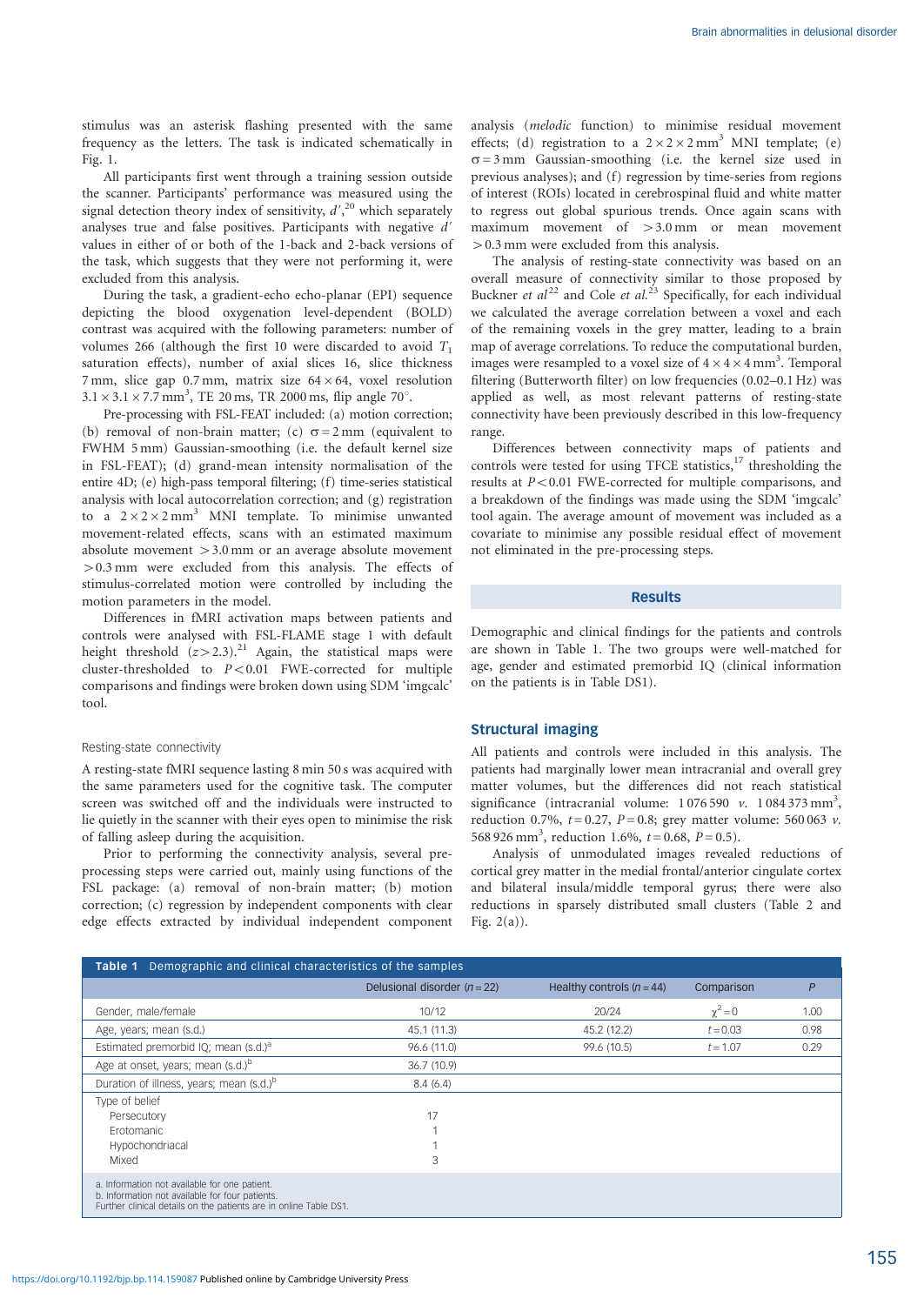| <b>Table 2</b> Tabular description of the brain imaging findings <sup>a</sup>                                         |                                |               |                  |                                                                                                                                                                                                                                                                                                                                                                                                                                                                                   |
|-----------------------------------------------------------------------------------------------------------------------|--------------------------------|---------------|------------------|-----------------------------------------------------------------------------------------------------------------------------------------------------------------------------------------------------------------------------------------------------------------------------------------------------------------------------------------------------------------------------------------------------------------------------------------------------------------------------------|
|                                                                                                                       | Peak MNI                       | Size (voxels) | $\boldsymbol{P}$ | Cluster breakdown                                                                                                                                                                                                                                                                                                                                                                                                                                                                 |
| Voxel-based morphometry (decreased volume)                                                                            |                                |               |                  |                                                                                                                                                                                                                                                                                                                                                                                                                                                                                   |
| Medial frontal/anterior cingulate cortex<br>and bilateral insula/middle temporal<br>gyrus (BA 11 and 21 respectively) | $60, -12, -12$                 | 3596          | < 0.001          | Right middle frontal gyrus (946)<br>Right inferior frontal gyrus (590)<br>Right superior temporal gyrus (524)<br>Right insula (485)<br>Right rolandic operculum (354)<br>Right precentral gyrus (177)<br>Right Heschl gyrus (147)<br>Right supramarginal gyrus (145)<br>Right dorsolateral frontal cortex (80)                                                                                                                                                                    |
|                                                                                                                       |                                |               |                  | Right postcentral gyrus (18)                                                                                                                                                                                                                                                                                                                                                                                                                                                      |
|                                                                                                                       |                                |               |                  | Right angular gyrus (19)                                                                                                                                                                                                                                                                                                                                                                                                                                                          |
|                                                                                                                       | $-24, 30, -20$                 | 2965          | 0.001            | Left inferior frontal gyrus (439)                                                                                                                                                                                                                                                                                                                                                                                                                                                 |
|                                                                                                                       |                                |               |                  | Left insula (423)<br>Right medial/orbital frontal cortex (306)<br>Left superior temporal gyrus (283)<br>Left rolandic operculum (265)<br>Left anterior cingulate gyrus (210)<br>Left medial/orbital frontal cortex (182)<br>Right anterior cingulate gyrus (151)<br>Left middle frontal gyrus (117)<br>Right gyrus rectus (100)<br>Left Heschl gyrus (66)<br>Left postcentral gyrus (59)<br>Left precentral gyrus (54)<br>Left gyrus rectus (48)<br>Left supramarginal gyrus (39) |
|                                                                                                                       |                                |               |                  | Left middle temporal gyrus (48)                                                                                                                                                                                                                                                                                                                                                                                                                                                   |
|                                                                                                                       | $-24, 54, 0$                   | 115           | 0.005            | Left medial/orbital frontal cortex (37)<br>Left middle frontal gyrus (27)                                                                                                                                                                                                                                                                                                                                                                                                         |
|                                                                                                                       |                                |               |                  | Left dorsolateral frontal cortex (20)                                                                                                                                                                                                                                                                                                                                                                                                                                             |
|                                                                                                                       | $-54, -4, 48$                  | 113           | 0.007            | Left postcentral gyrus (98)<br>Left precentral gyrus (14)                                                                                                                                                                                                                                                                                                                                                                                                                         |
|                                                                                                                       | $30, 38, -10$                  | 102           | 0.003            | Right inferior frontal gyrus (52)                                                                                                                                                                                                                                                                                                                                                                                                                                                 |
|                                                                                                                       |                                |               |                  | Right middle frontal gyrus (48)                                                                                                                                                                                                                                                                                                                                                                                                                                                   |
|                                                                                                                       | $-48, -72, 26$                 | 94            | 0.007            | Left middle occipital gyrus (73)                                                                                                                                                                                                                                                                                                                                                                                                                                                  |
|                                                                                                                       | 54, 8, $-36$                   | 86            | 0.004            | Left angular gyrus (12)<br>Right inferior temporal gyrus (45)                                                                                                                                                                                                                                                                                                                                                                                                                     |
|                                                                                                                       |                                |               |                  | Right middle temporal gyrus (27)                                                                                                                                                                                                                                                                                                                                                                                                                                                  |
|                                                                                                                       | $54, -56, 38$                  | 81            | 0.006            | Left angular gyrus (38)                                                                                                                                                                                                                                                                                                                                                                                                                                                           |
|                                                                                                                       |                                |               |                  | Left inferior parietal gyri (35)                                                                                                                                                                                                                                                                                                                                                                                                                                                  |
|                                                                                                                       | $-60, -54, 12$                 | 72            | 0.007            | Left middle temporal gyrus (67)                                                                                                                                                                                                                                                                                                                                                                                                                                                   |
|                                                                                                                       | $-54, 26, 22$<br>$24, 60, -10$ | 53<br>52      | 0.004<br>0.006   | Left inferior frontal gyrus (51)<br>Right middle frontal gyrus (30)                                                                                                                                                                                                                                                                                                                                                                                                               |
|                                                                                                                       |                                |               |                  | Right medial/orbital frontal cortex (21)                                                                                                                                                                                                                                                                                                                                                                                                                                          |
| 2-back task (failures of deactivation)                                                                                |                                |               |                  |                                                                                                                                                                                                                                                                                                                                                                                                                                                                                   |
| Medial frontal/anterior cingulate cortex                                                                              | 4, 24, $-8$                    | 1332          | 0.001            | Medial/orbital frontal cortex (356)                                                                                                                                                                                                                                                                                                                                                                                                                                               |
| (BA 11)                                                                                                               |                                |               |                  | Anterior cingulate gyrus (242)<br>Olfactory cortex (78)<br>Gyrus rectus (30)                                                                                                                                                                                                                                                                                                                                                                                                      |
| Resting-state (decreased connectivity)                                                                                |                                |               |                  |                                                                                                                                                                                                                                                                                                                                                                                                                                                                                   |
| Bilateral insula (BA 48)                                                                                              | $38, -10, 0$                   | 301           | 0.005            | Right insula (110)<br>Right putamen (56)<br>Right rolandic operculum (14)                                                                                                                                                                                                                                                                                                                                                                                                         |
|                                                                                                                       | $-38, -16, -4$                 | 223           | 0.008            | Left insula (78)                                                                                                                                                                                                                                                                                                                                                                                                                                                                  |
|                                                                                                                       |                                |               |                  | Left rolandic operculum (37)<br>Left supramarginal gyrus (26)<br>Left Heschl gyrus (23)                                                                                                                                                                                                                                                                                                                                                                                           |
|                                                                                                                       |                                |               |                  |                                                                                                                                                                                                                                                                                                                                                                                                                                                                                   |

Analysis of modulated images did not yield significant differences between patients and controls. As noted in the Method, this could be a consequence of the fact that non-linear registration is able to capture gross, macroscopic variability such as brain shape abnormalities, but not more subtle mesoscopic differences such as cortical thinning. To test this hypothesis we applied surface-based morphometry of the structural data to ROIs

where there were unmodulated differences between the patients and the controls. This was done using the FreeSurfer software package (http://surfer.nmr.mgh.harvard.edu), which yields measures of thickness, area, mean curvature and volume in the chosen ROIs. The temporal VBM clusters were approximated by averaging the middle temporal, superior temporal and supramarginal ROIs, and the mediofrontal VBM cluster by averaging

156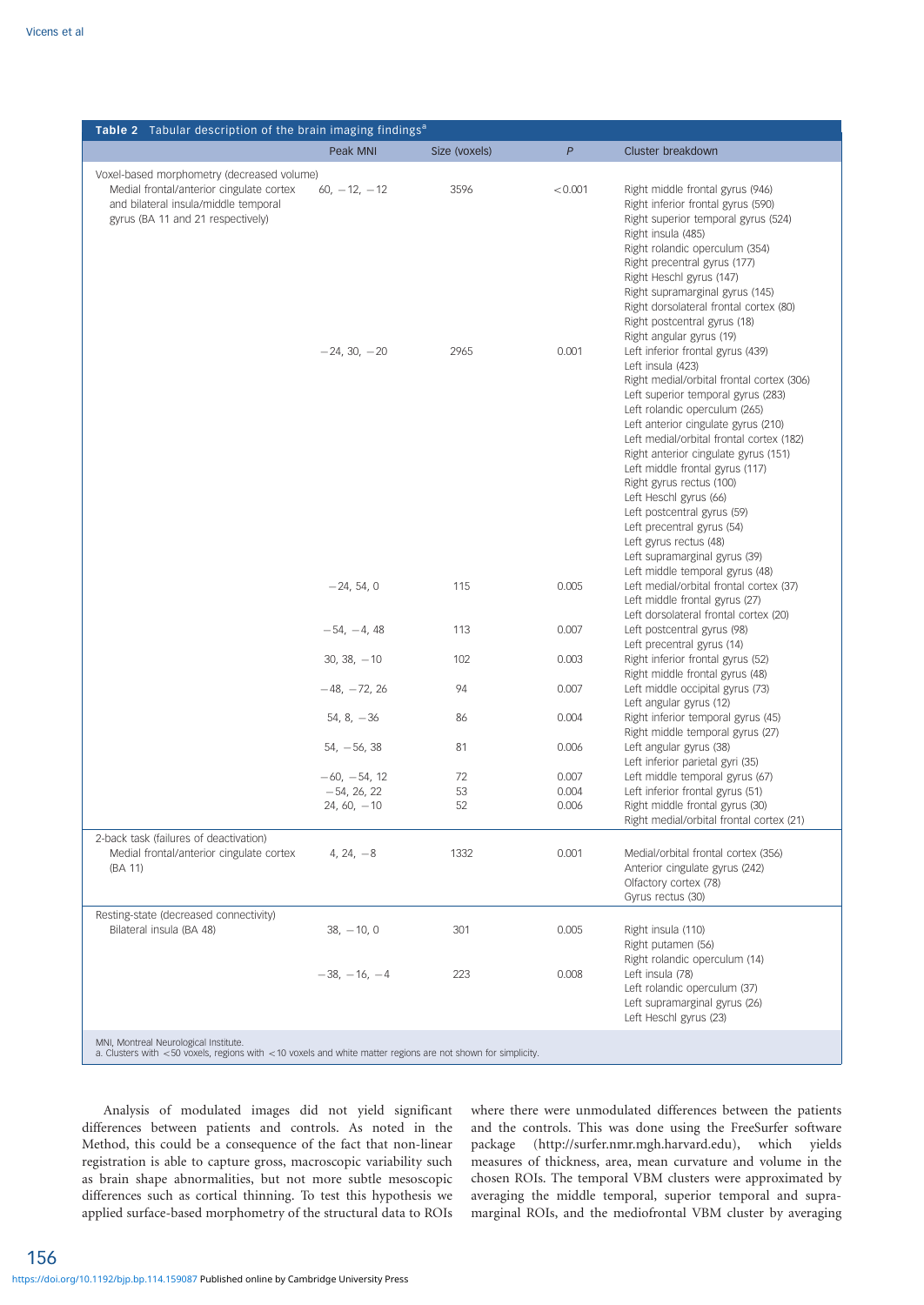

Fig. 2 Structural and functional imaging differences between the patients with delusional disorder and the controls. (a) Clusters of significant grey matter volume decrease in the anterior cingulate/medial frontal cortex and bilateral insula. (b) Cluster of significantly reduced de-activation in the 2-back v. baseline version contrast in the anterior cingulate/medial frontal cortex. (c) Clusters of significant decrease in resting-state connectivity in the bilateral insula.

the medial orbitofrontal, rostral anterior cingulate and superior frontal ROIs. The reduction of cortical thickness was found to be significant in most comparisons (right temporal reduction 3.9%,  $P = 0.002$ ; left temporal reduction 4.3%,  $P < 0.001$ ; right mediofrontal reduction 3.5%,  $P = 0.03$ ) but not in the left mediofrontal cluster (reduction 1.4%,  $P = 0.4$ ). No changes were observed in the other cortical measures with the exception of increased mean curvature in the right temporal cluster (increase  $3.0\%$ ,  $P = 0.01$ ).

Both the unmodulated and modulated VBM findings were unchanged when the analysis was repeated excluding one of the two related patients.

#### Cognitive task fMRI

Four patients and six controls had to be excluded from this analysis due to excessive head movement. The remaining 18 patients and 38 controls continued to be matched for age (47.2  $(s.d. = 11.6)$  v. 45.5  $(s.d. = 12.0)$ ,  $t = 0.50$ ,  $P = 0.62$ ), gender (44.4% v. 47.4% males,  $\chi^2 = 0.00$ ,  $P = 1.00$ ) and premorbid IQ  $(95.8 \text{ (s.d.} = 11.3) \text{ v. } 99.3 \text{ (s.d.} = 11.2); t = 1.08, P = 0.29)$ . No significant differences between the patients and controls were detected in stimulus-correlated motion ( $P = 0.12$ ), which was small or null in both groups. The patients performed significantly more poorly than the controls in both the 1-back  $(d' = 3.40$  $(s.d. = 0.97)$  v. 4.30  $(s.d. = 0.84)$ ,  $t = 3.28$ ,  $P = 0.003$ ) and the 2-back  $(d' = 2.26$  (s.d. = 1.07) v. 2.99 (s.d. = 1.09),  $t = 2.35$ ,  $P = 0.02$ ) versions of the task.

The 1-back  $\nu$ , baseline contrast did not reveal any significant differences in activation or deactivation between the two groups. However, in the 2-back v. baseline contrast, the patients showed a cluster of significant failure of deactivation in the medial frontal/ anterior cingulate cortex (Table 2 and Fig. 2(b)). Extraction of mean cluster values confirmed that this was a region of deactivation in both groups; the mean BOLD response was  $-23.6$  (s.d. = 19.3) in the controls and  $-7.2$  (s.d. = 15.4) in the patients.

There was no correlation between the degree of medial frontal deactivation and performance  $(d')$ , either in the combined sample of patients and controls ( $r = -0.08$ ,  $P = 0.56$ ) or when each group was considered separately (controls:  $r = 0.03$ ,  $P = 0.87$ ; patients:  $r = 0.09$ ,  $P = 0.71$ ).

Repeating the analyses after excluding one of the related patients or adding performance as a covariate resulted in no change to the findings.

#### Resting-state connectivity

Four patients and four controls had to be excluded from this analysis because of technical issues during acquisition, mainly head movement. The remaining 18 patients and 40 controls continued to be matched for age  $(46.5 \text{ (s.d.} = 11.3) \text{ v. } 45.3$  $(s.d. = 12.2); t = 0.37, P = 0.71;$  gender  $(44\% \nu. 50\%$  male,  $\chi^2$  = 0.016, P = 0.91) and premorbid IQ (96.1 (s.d. = 11.2) v. 99.5  $(s.d. = 10.9), t = 1.08, P = 0.28.$ 

Compared with the controls, the patients with delusional disorder showed a significant decrease in resting-state connectivity in the bilateral insula (Table 1 and Fig.  $2(c)$ ). Repeating the analyses after excluding one of the related patients did not affect the findings.

# **Discussion**

This study found that patients with delusional disorder showed a pattern of structural and functional brain changes affecting the medial frontal/anterior cingulate cortex and the insula. Specifically, the patients showed reduced medial frontal/anterior cingulate grey matter volume reduction on unmodulated VBM and failure of de-activation in an overlapping area during working memory task performance. Additional volume reductions were found in the bilateral insula, and these were accompanied by lower resting-state functional connectivity in a similar region.

Structural changes in delusional disorder appear to share features with, but to be less widespread than, those seen in schizophrenia, the disorder with which it appears to have the strongest links in terms of shared clinical features and outcome. Thus, the medial frontal/anterior cingulate cortex and the insula are among the most consistently identified regions of cortical grey matter reduction in meta-analyses of MRI studies of schizophrenia.<sup>24</sup> In contrast, other notable regions of cortical volume reduction in schizophrenia, such as the dorsal and ventral lateral prefrontal cortex, were not seen in the patients with delusion disorder.

It should be noted that structural changes were only observed in our study when unmodulated VBM was used. This may reflect emerging evidence that subtle cortical volume changes – specifically those that are 'mesoscopic', i.e. between the macroscopic and microscopic level – are better detected by unmodulated VBM (e.g. see Radua et  $al^{16}$ ). This is a consequence of the fact that some changes are well-represented in the unmodulated images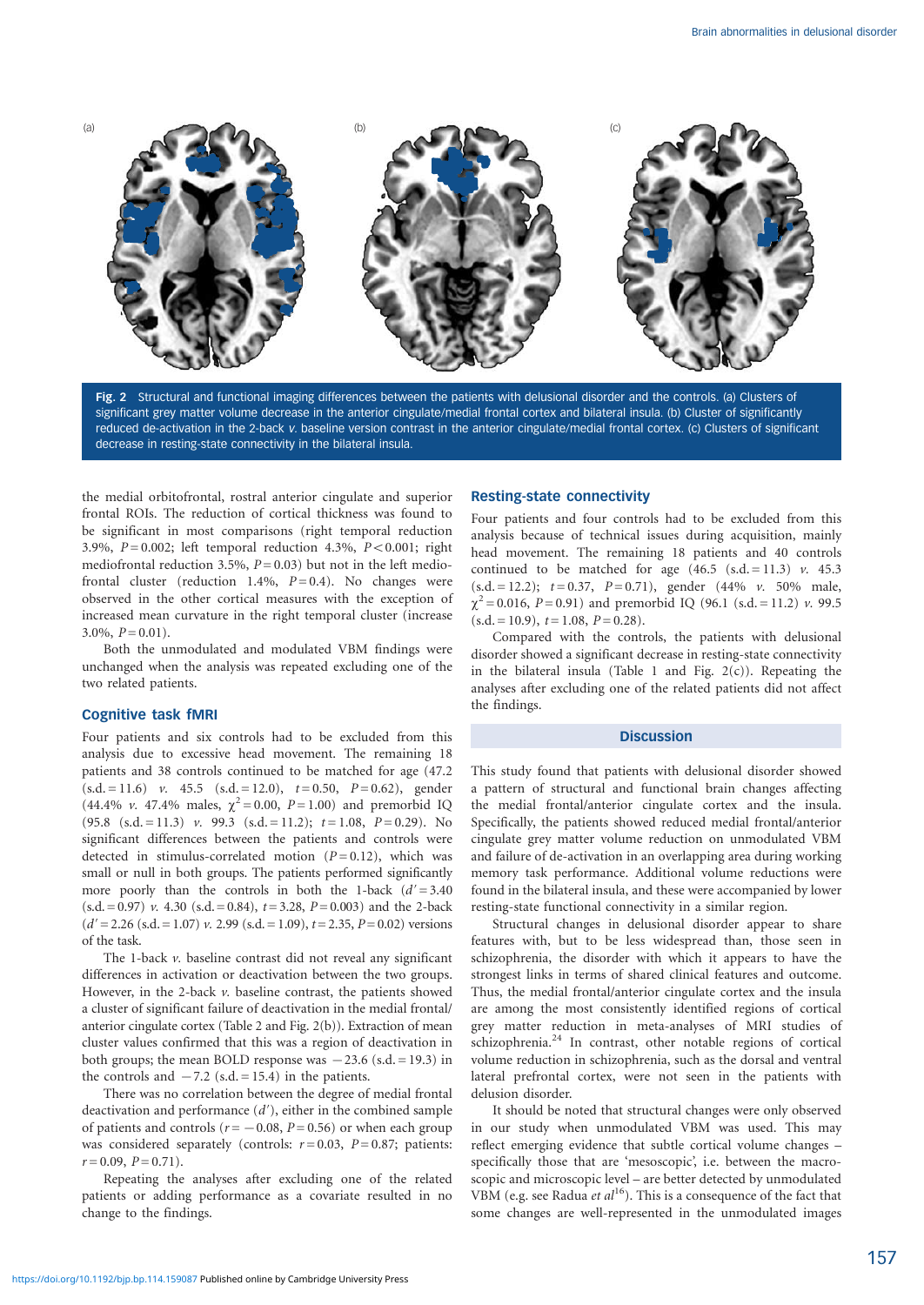whereas some are not well-captured by the non-linear registration, and so modulation only introduces macroscopic noise, ultimately reducing the statistical power. Such an interpretation was supported by further analysis of the regions of volume reduction identified by unmodulated VBM using surface-based morphometry; this found evidence of reduced cortical thickness, but not cortical area or volume reductions.

With respect to brain functional changes, cognitive taskrelated fMRI did not reveal statistically significant reduced activation in the dorsolateral prefrontal cortex or other regions of the prefrontal cortex in the patients. This is in contrast to schizophrenia, where the finding of task-related hypofrontality, although a somewhat inconsistent finding across individual studies, is supported by meta-analyses.<sup>25,26</sup> On the other hand, we did find failure of de-activation in the medial frontal cortex, something that is now a well-replicated finding in schizophrenia<sup>27</sup> (see also Whitfield-Gabrieli et  $al^{28}$  and Salgado-Pineda<sup>29</sup>). Once again, therefore, delusional disorder appears to share some but seemingly not all of the functional imaging characteristics of schizophrenia.

Our finding of decreased resting-state functional connectivity in the bilateral insula, on the other hand, has less clear parallels with schizophrenia. Connectivity findings in this latter disorder are complex, with both increases and decreases having been documented, although the balance is in favour of decreased connectivity.<sup>30</sup> The subset of studies examining resting-state connectivity in schizophrenia have tended to implicate the medial frontal cortex as a major site of alteration,  $28,31,52$  and changes in the insula have been reported, although less frequently.<sup>33,34</sup>

In part, the heterogeneity of connectivity results in schizophrenia may be due to the intrinsic complexity of connectivity analyses. Compared with VBM or task-related fMRI where comparisons are essentially made for each voxel, connectivity analyses usually involve the relation between different sets of regions, and so the results will be highly dependent on the connections explored. Our approach based on maps of mean correlations, though, has a very wide scope and does not focus on specific connections or region sets. Voxels that emerge as significant in this analysis are simply those with mean correlation levels differing between the two groups and the analysis is not informative on the specific connections altered.

The question arises of whether our findings have implications for the pathogenesis of delusions. One currently influential theoretical approach to delusions is of dysfunction in a dopamine-mediated reward system.<sup>8</sup> Regions that are important for reward processing include a subcortical structure, the ventral striatum, but also the medial frontal cortex which, together with the orbitofrontal cortex, is considered to be the principal cortical area where computation of the predictive value of rewards takes place (e.g. Haber & Knutson<sup>35</sup>).

From another perspective, the medial frontal cortex is one of the major components of the so-called default mode network, a series of interconnected brain regions which are active at rest but de-activate during performance of a wide range of cognitive tasks.<sup>36</sup> According to Buckner et  $al$ ,<sup>36</sup> there are two broad views of default mode network function. One is that it carries out a range of internally directed cognitive operations such as autobiographical recall, envisaging the future and theory of mind. The other is that it underlies a state of 'watchfulness', a passive, low-level monitoring of the external environment for unexpected events in conditions where active attention is relaxed. Both of these proposals have potential explanatory power for delusions, with the latter being particularly relevant to referential delusions. It is interesting to note in this context that Menon et  $al<sup>37</sup>$  recently found evidence for brain functional abnormality in the medial

frontal cortex, insula and ventral striatum in a study which compared patients with schizophrenia with prominent referential delusions and controls during performance of a task designed to elicit abnormal self-reference.

Much less is known about the function of the insula, a cortical region folded deep within the sulcus separating the temporal lobe from the frontoparietal lobes, which has extensive connections to many cortical and limbic areas, and appears to integrate cognitive, affective, sensory and autonomic information.<sup>38</sup> Palaniyappan et  $al<sup>39</sup>$  have argued on various grounds for a role for the insula in auditory hallucinations,<sup>40</sup> which commonly co-occur with delusions as part of the 'reality distortion' syndrome, and also for involvement in a specific form of delusions, passivity symptoms. However, the evidence they cite in support of this proposal has to be regarded as preliminary.

This study has some limitations. The sample size was relatively small, and so the possibility of both false positive and false negative findings cannot be discounted. Also, of necessity patients with different subtypes of delusional disorder were grouped together, and these might not be homogeneous in terms of underlying aetiology. Additionally, we did not explore the historical comorbidity with major depression seen in some of the patients, and other comorbidities were not investigated. Beyond this, we examined brain function using cognitive task activation, which might not be ideally suited to demonstrating hypoactivations in patients with delusional disorder, who are often presumed to be more cognitively intact than patients with schizophrenia (although the patients in our study showed impaired performance on the n-back task). It should also be noted that functional connectivity results are known to be affected by the type of motion correction used. $41$  We applied a strategy involving several different steps, but alternative approaches, such as the 'scrubbing' method recently proposed by Power et  $al^{42}$ might have given different results. Finally, it should be noted that most of the patients had taken and/or were taking antipsychotic drugs, which may itself have the capacity to produce changes in brain structure.

Victor Vicens, MD, FIDMAG Germanes Hospitalàries, CIBERSAM, Sant Boi de Llobregat, Spain, Benito Menni CASM, Barcelona, Spain and Psychiatry and Mental Health Program, Universitat de Barcelona, Barcelona, Spain; **Joaquim Radua**, MD, BStat, PhD, FIDMAG Germanes Hospitalaries, CIBERSAM, Sant Boi de Llobregat, Spain and Institute of Psychiatry, King's College London, London, UK; Raymond Salvador, and meadule of Feyemally, Aling o Bellege Lender, Eshaeliy, Allymond Carl<br>BStat, PhD, Maria Anguera-Camós, BSc, Erick J. Canales-Rodríguez, BSc, Salvador Sarró, MD, FIDMAG Germanes Hospitalàries, CIBERSAM, Sant Boi de Llobregat, Spain; Teresa Maristany, MD, Hospital Sant Joan de Déu infantil, Barcelona, Spain; Peter J. McKenna, MD, Edith Pomarol-Clotet, MD, PhD, FIDMAG Germanes Hospitala`ries, CIBERSAM, Sant Boi de Llobregat, Spain

Correspondence: Joaquim Radua, MD, PhD, FIDMAG Germanes Hospitalàries, C/Dr Antoni Pujadas 38-C, 08830 Sant Boi de Llobregat, Barcelona, Spain. Email: jradua@fidmag.com

First received 16 Oct 2014, final revision 20 Jan 2015, accepted 31 Jan 2015

## Funding

This work was supported by the Centro de Investigación Biomédica en Red de Salud Mental (CIBERSAM) and several grants from the Instituto de Salud Carlos III-Subdirección General de Evaluación and the European Regional Development Fund (Rio Hortega contracts to VV (CM09/00297) and JR (CM11/00024), Miguel Servet Research contracts to RS (CP07/00048), EP-C (CP10/00596) and JR (CP14/00041); intensification grant to SS (10/231); project grants to RS (PI10/01071), EP-C (PI10/01058) and JR (PI11/01766 and PI14/00292) integrated into the National Plans 2008–2011 and 2013–2016 for research, development and innovation) and the Comissionat per a Universitats i Recerca del DIUE from the Catalonian Government (2009SGR211).

# References

Kendler KS. The nosologic validity of paranoia (simple delusional disorder). A review. Arch Gen Psychiatry 1980; 37: 699–706.

158